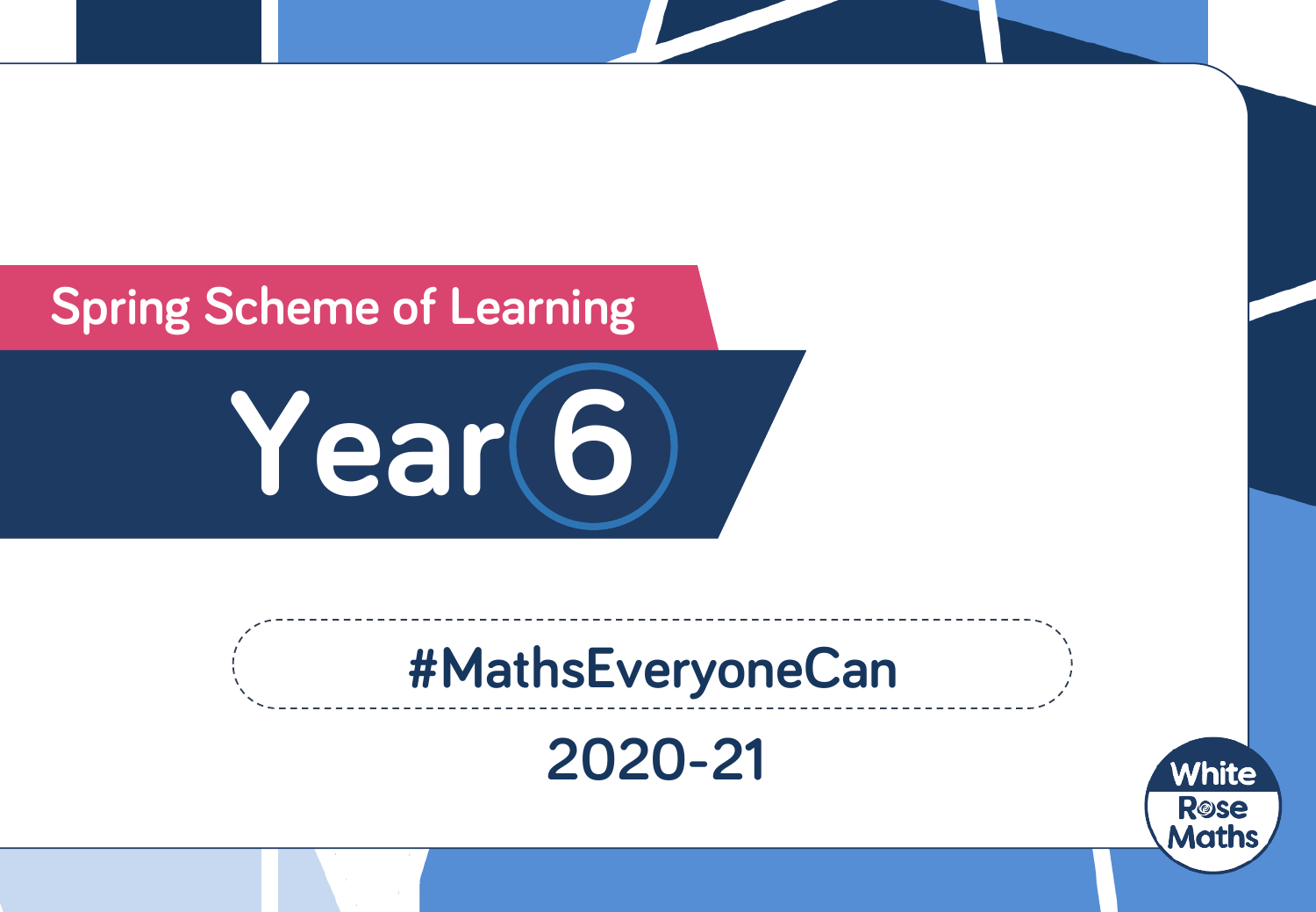

|        | Week 1                                         | Week 2 | Week 3                            | Week 4                                                                      | Week 5                                                 | Week 6       |                                                                                       | Week 7 | Week 8                                | Week 9               | Week 10 | Week 11 | Week 12           |                           |
|--------|------------------------------------------------|--------|-----------------------------------|-----------------------------------------------------------------------------|--------------------------------------------------------|--------------|---------------------------------------------------------------------------------------|--------|---------------------------------------|----------------------|---------|---------|-------------------|---------------------------|
| Autumn | <b>Number: Place</b><br>Value                  |        |                                   | <b>Number: Addition, Subtraction,</b><br><b>Multiplication and Division</b> |                                                        |              |                                                                                       |        | Geometry:<br><b>Number: Fractions</b> |                      |         |         |                   | Position and<br>Direction |
| Spring | Number:<br><b>Decimals</b>                     |        | Number:<br>Algebra<br>Percentages |                                                                             | Number:                                                | Measurement: | Converting<br><b>Measurement:</b><br>Units<br>Perimeter,<br><b>Area and</b><br>Volume |        |                                       | <b>Number: Ratio</b> |         |         | <b>Statistics</b> |                           |
| Summer | <b>Geometry: Properties of</b><br><b>Shape</b> |        |                                   | Consolidation<br>or SATs<br>preparation                                     | Consolidation, investigations and preparations for KS3 |              |                                                                                       |        |                                       |                      |         |         |                   |                           |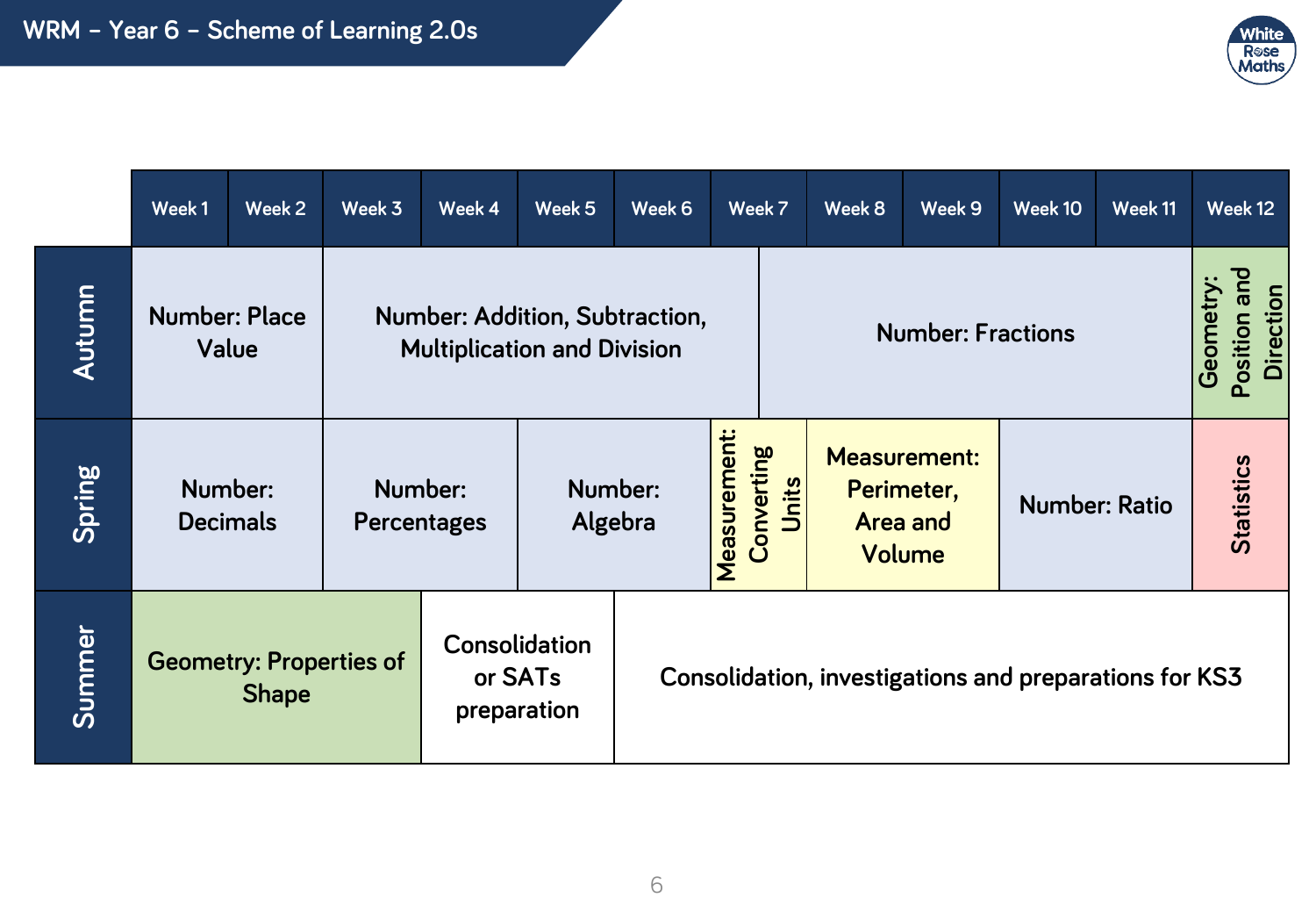#### Year 6 | Spring Term | Week 1 to 2 - Number: Decimals



# **Overview**

**Small Steps**

| Decimals up to 2 decimal places | $\overline{\mathsf{R}}$ |  |
|---------------------------------|-------------------------|--|
| Understand thousandths          | R                       |  |
| Three decimal places            |                         |  |
| Multiply by 10, 100 and 1,000   |                         |  |
| Divide by 10, 100 and 1,000     |                         |  |
| Multiply decimals by integers   |                         |  |
| Divide decimals by integers     |                         |  |
| Division to solve problems      |                         |  |
| Decimals as fractions           |                         |  |
| Fractions to decimals (1)       |                         |  |
| Fractions to decimals (2)       |                         |  |

### **Notes for 2020/21**

The recap steps are at the beginning of this block to ensure children have a good understanding of numbers up to three decimal places before moving on to multiplication and division.

This should build on place value work in the autumn term and make use of place value grids and counters to build on previous learning.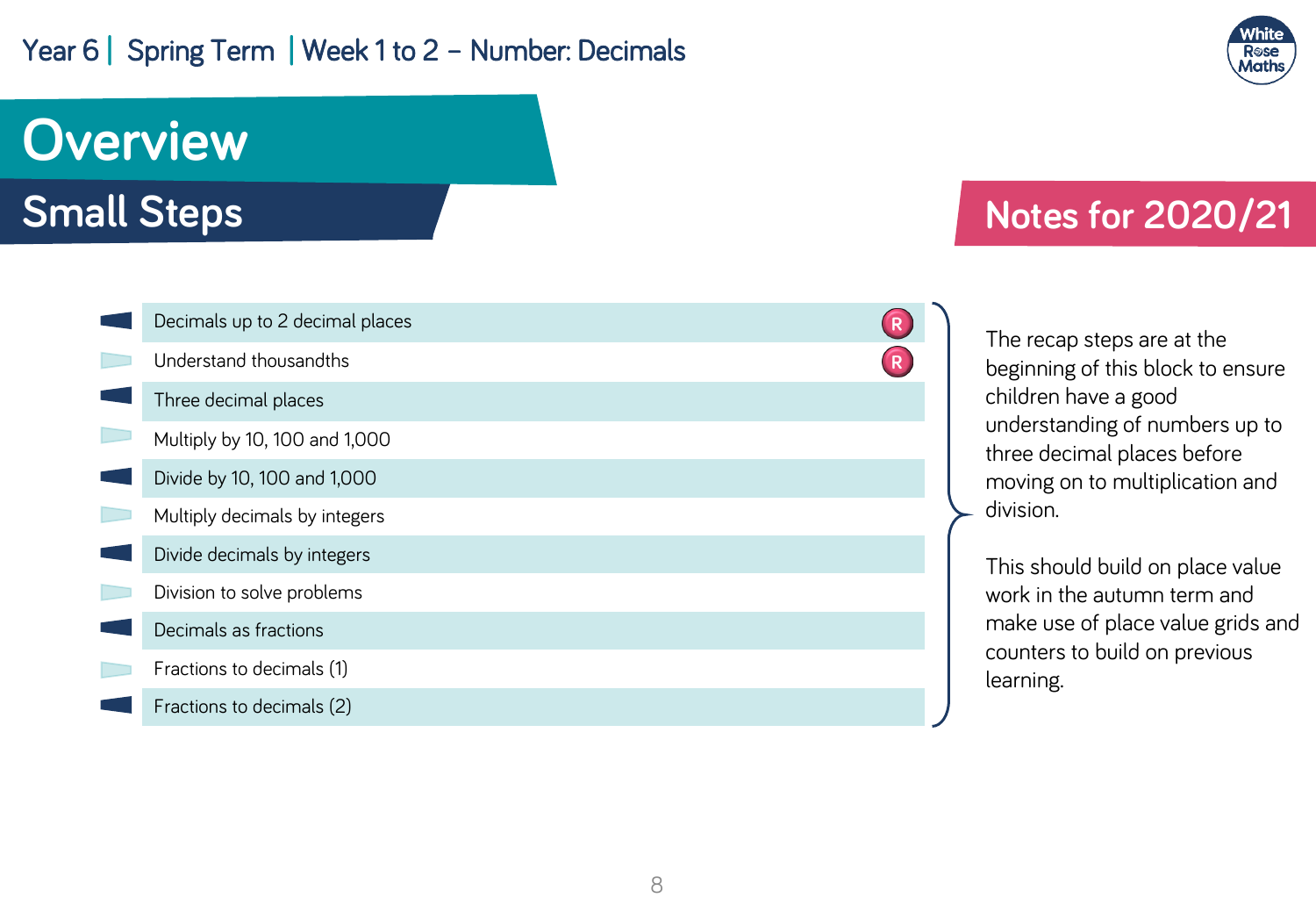#### Year 6 | Spring Term | Week 3 to 4 - Number: Percentages



# **Overview**

**Small Steps**

| Understand percentages       |  |
|------------------------------|--|
| Fractions to percentages     |  |
| Equivalent FDP               |  |
| Order FDP                    |  |
| Percentage of an amount (1)  |  |
| Percentage of an amount (2)  |  |
| Percentages - missing values |  |

### **Notes for 2020/21**

Children should have been introduced to percentages briefly in Y5 but this work may have been missed. Time spent exploring 100 as a denominator, making the link to decimals and hundredths is important. Bar models and hundred squares should be used to support understanding.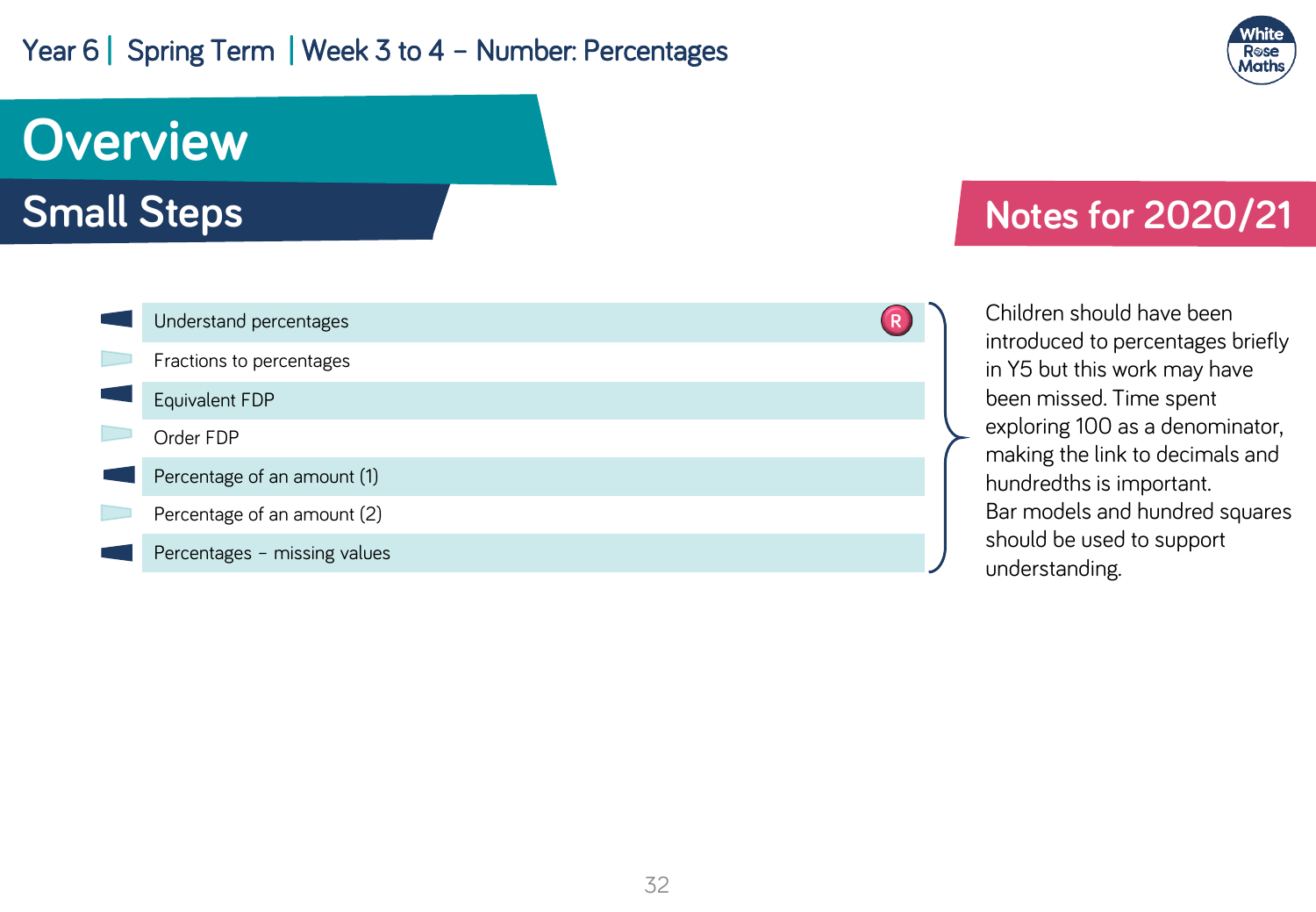#### Year 6 | Spring Term | Week 5 to 6 - Number: Algebra



## **Overview**

**Small Steps**

### **Notes for 2020/21**

| All of this block is new learning |
|-----------------------------------|
| for Year 6 so there are no recap  |
| steps.                            |

Children first look at forming expressions before moving on to solving more complex equations.

This should be introduced using concrete and pictorial methods alongside the abstract notation.

| Find a rule - one step          |
|---------------------------------|
| Find a rule - two step          |
| Forming expressions             |
| Substitution                    |
| Formulae                        |
| Forming equations               |
| Solve simple one-step equations |
| Solve two-step equations        |
| Find pairs of values            |
| Enumerate possibilities         |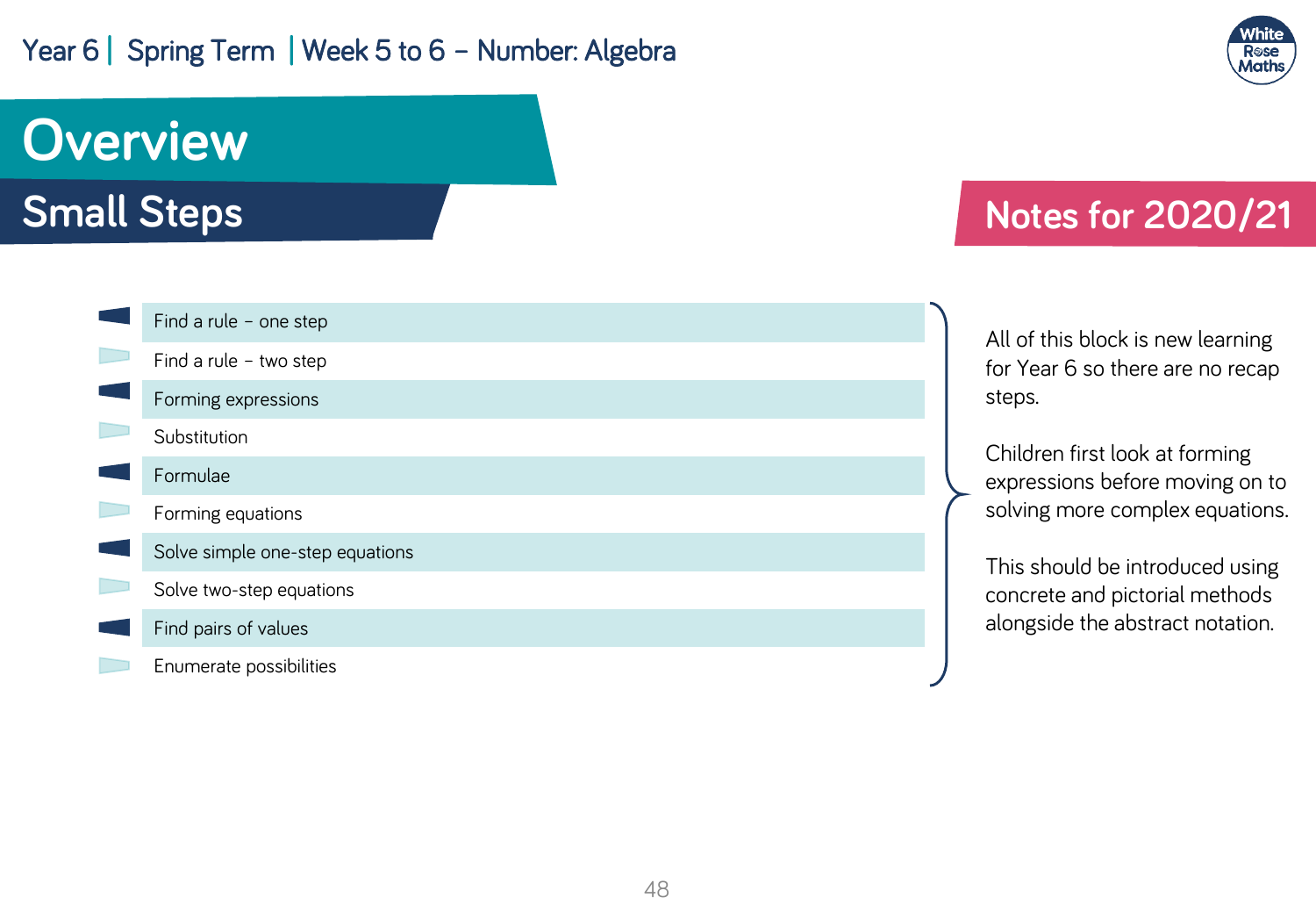#### Year 6 | Spring Term | Week 7 - Measurement: Converting Units



# **Overview**

**Small Steps**

### **Notes for 2020/21**



All of this block is new learning for Year 6 so there are no recap steps.

Children explore measures in context and build on previous learning about place value.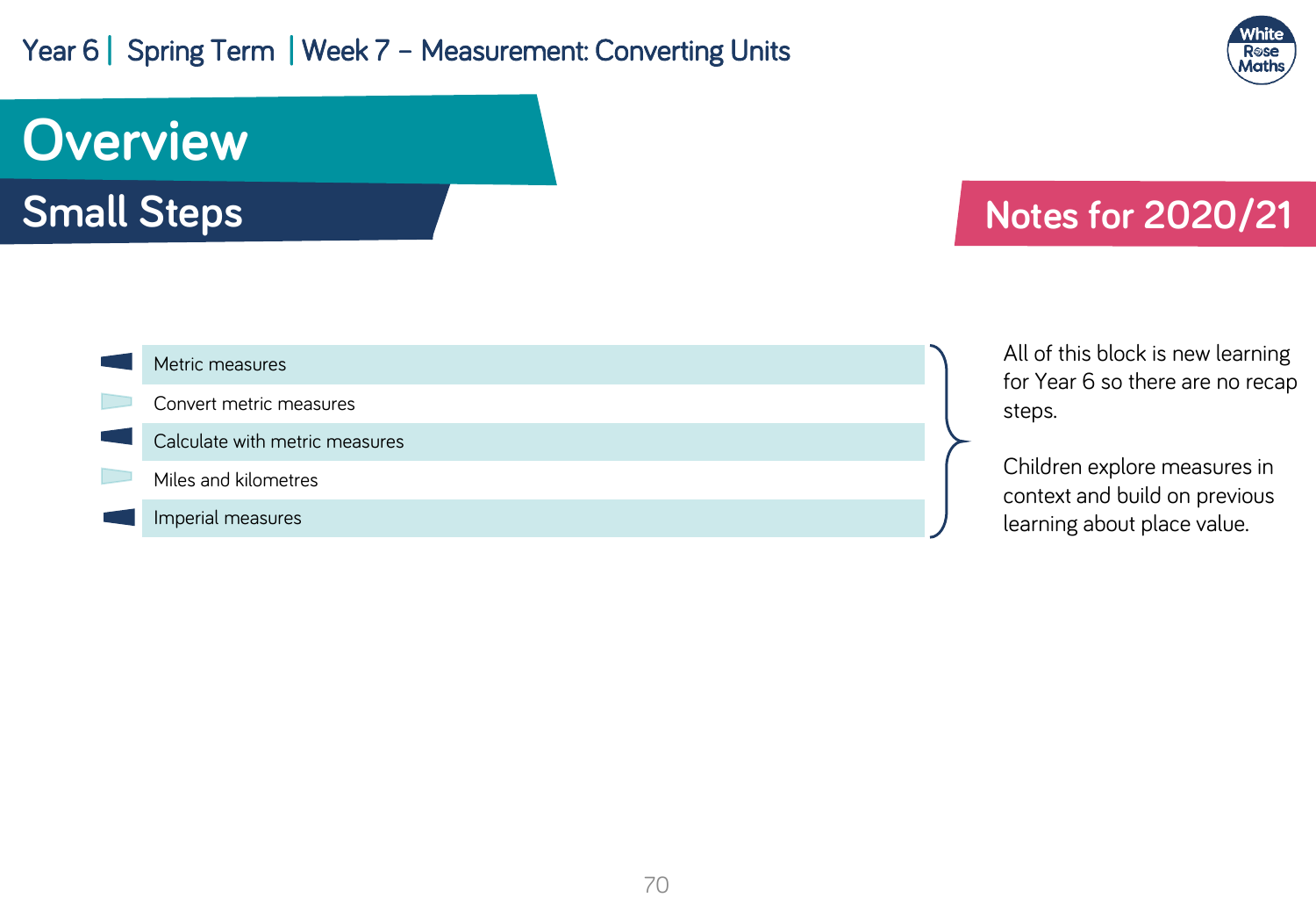#### Year 6 | Spring Term | Week 8 to 9 - Measurement: Perimeter, Area & Volume



## **Overview**

**Small Steps**

### **Notes for 2020/21**



Much of this block is new learning where children build on their knowledge of area and perimeter to explore the area of a triangles and parallelograms.

The recap step on volume covers the difference between volume and capacity and gives time to explore the conservation of volume using centimetre cubes.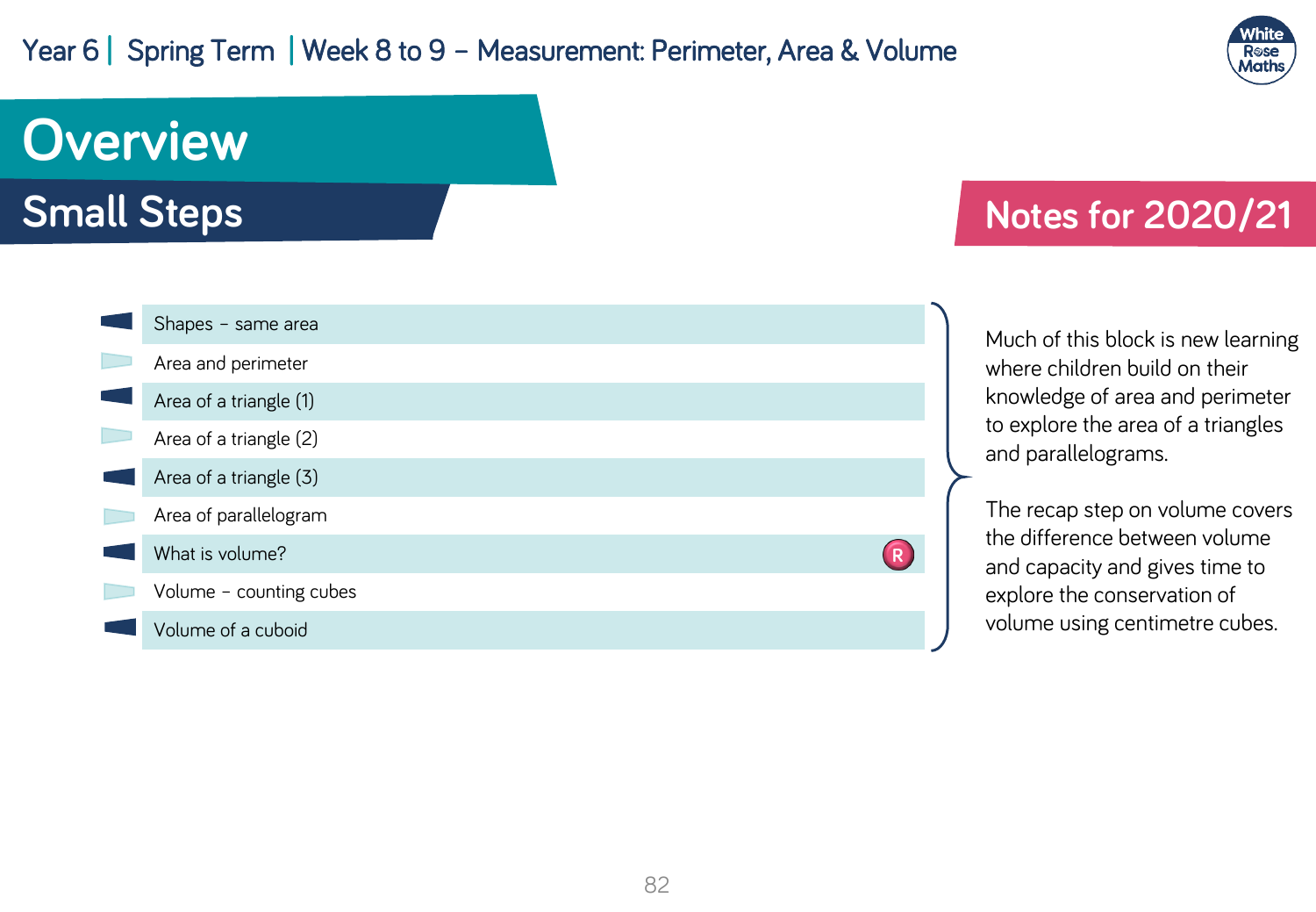#### Year 6 | Spring Term | Week 10 to 11 - Number: Ratio



## **Overview**

**Small Steps**

| Using ratio language          |
|-------------------------------|
| Ratio and fractions           |
| Introducing the ratio symbol  |
| Calculating ratio             |
| Using scale factors           |
| Calculating scale factors     |
| Ratio and proportion problems |

### **Notes for 2020/21**

All of this block is new learning for Year 6 so there are no recap steps.

Bar models are a key representation in this topic. Children may need some extra input here if they have not used bar models throughout KS2.